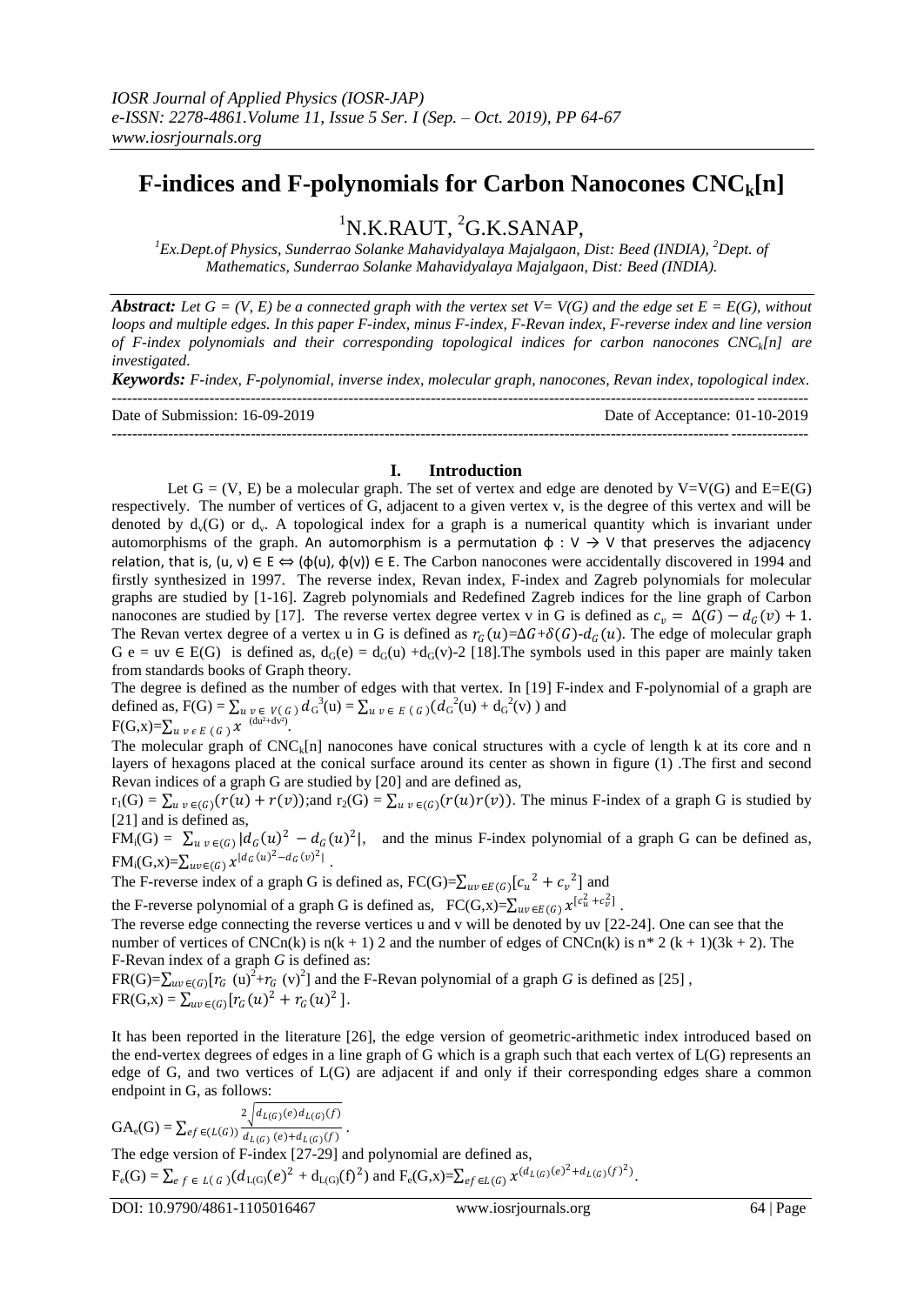Where  $d_{L(G)}$  denotes the degree of the edge x in G.

The graph L(G) of a graph G is the each of whose vertex represents an edge of G and two of its vertices are adjacent if their corresponding edges are adjacent in G. Topological indices derived from graph theory are used as structural descriptors in QSPR/QSAR models.

In this paper F-index, minus F-index, F-Revan index, F-reverse index and line version of F-index polynomials and corresponding topological indices for carbon nanocones  $CNC<sub>k</sub>[n]$ . are investigated.

# **II. Materials and Methods**

A molecular graph is constructed by representing each atom of a molecule by a vertex and bonds between atoms by edges. The degree of each vertex equals the valence of the corresponding atom. The basic parameters used in the computation of F-polynomials and corresponding indices for carbon nanocones are as follows. Let G be a graph,  $u \in V(G)$  and  $e = uv \in E(G)$ . Then  $d(e) = d(u) + d(v) - 2$ . The reverse vertex degree of a vertex v in G is defined as  $c_v = \Delta(G) - d_G(v) + 1$ . The Revan vertex degree of a vertex u in G is defined as  $r_G(u)=\Delta G+\delta(G)-d_G(u)$ .

If the total number of vertices V(G) and total number of edges in a 2-dimensional graph are known for nanomaterials then the topological polynomials and the corresponding topological indices can be computed. The molecular graph and line graph of carbon nanocones  $CNC<sub>k</sub>[n]$  are shown in figure (1) and (2) respectively.

### **III. Results And Discussion**

The degree  $d_G(v)$  of vertex v is the number of vertices adjacent to v. In this section we compute the Fpolynomials and F-indices of Carbon nanocones  $CNC_k[n]$ .





**Fig.1.** Carbon nanocone  $CNC_k[n]$ . **Fig.2.** Line graph of the carbon nanocone  $CNC_k[n]$ .

It is observed from figure (1) there are three edge partitions for carbon nanocones  $CNC_k[n]$ .  $E_{(2,2)} = \{e = uv \in E(G) | d_u = 2 \& d_v = 2 \} \rightarrow |E_{(2,2)}| = k,$  $E_{(2,3)} = \{e = uv \in E(G) | d_u = 2 \& d_v = 3\} \rightarrow |E_{(2,3)}| = 2k(n-1),$  $E_{(3,3)} = \{e = uv \in E(G) | d_u = 2 \& d_v = 3\} \rightarrow | E_{(3,3)} | = \frac{k}{2} (n-1) (3n-2).$ The F-polynomial:  $F(G,x) = \sum_{u \ v \ \epsilon \ E} (G) x^{(du^2 + dv^2)}.$  $= \sum_{u \; v \; \epsilon \; E_{(2,2)} \, (\; G \; )} \chi^{(\text{du}^2 + \text{dv}^2)} + \sum_{u \; v \; \epsilon \; E_{(2,3)} \, (\; G \; )} \chi^{(\text{du}^2 + \text{dv}^2)} + \sum_{u \; v \; \epsilon \; E_{(3,3)} \, (\; G \; )} \chi^{(\text{du}^2 + \text{dv}^2)} \,.$  $= k \ x^{(2^2 + 2^2)} + 2k(n - 1) x^{(2^2 + 3^2)} + \frac{k}{2^2}$  $\frac{\kappa}{2}(n-1)(3n-2)x^{(3^2+3^2)}$ .  $= k x^8 + 2k(n - 1) x^{13} + \frac{k}{2}$  $\frac{k}{2}(n-1)(3n-2) x^{18}.$ and the F-index:  $F(G) = \frac{\partial F(G,x)}{\partial x}|_{x=1} = 8k + 26k(n-1) + 9k(n-1)(3n-2).$ 

The line graph L(G) of a graph G is the graph whose vertex set corresponds to the edges of G such that two vertices of L(G) are adjacent if the corresponding edges are adjacent.

Let L(CNCk[n]) be the line graph of carbon nanocones CNCk[n]. The degree of an edge  $e = uv$  in G defined as  $d_{(G)}(e) = d_{(G)}(u) + d_{(G)}(v)$ -2.From the line graph of CNCk[n], we can see that the total number of vertices are 8k + 2kn and total number of edges are  $k(n + 1)(3n + 1)$ . The edge set of L(CNCk[n]) has following four partitions

 $E_1 = E_{\{2,3\}} = \{e = uv \in L(CNCk[n]) : d_u = 2, d_v = 3\},\$  $E_2 = E_{\{3,3\}} = \{e = uv \in L(CNCk[n]) : d_u = 3, d_v = 3\},\$  $E_3 = E_{\{3,4\}} = \{e = uv \in L(CNCk[n]) : d_u = 3, d_v = 4\},\$ and  $E_4 = E_{\{4,4\}} = \{e = uv \in L(CNCk[n]) : d_u = 4, d_v = 4\}.$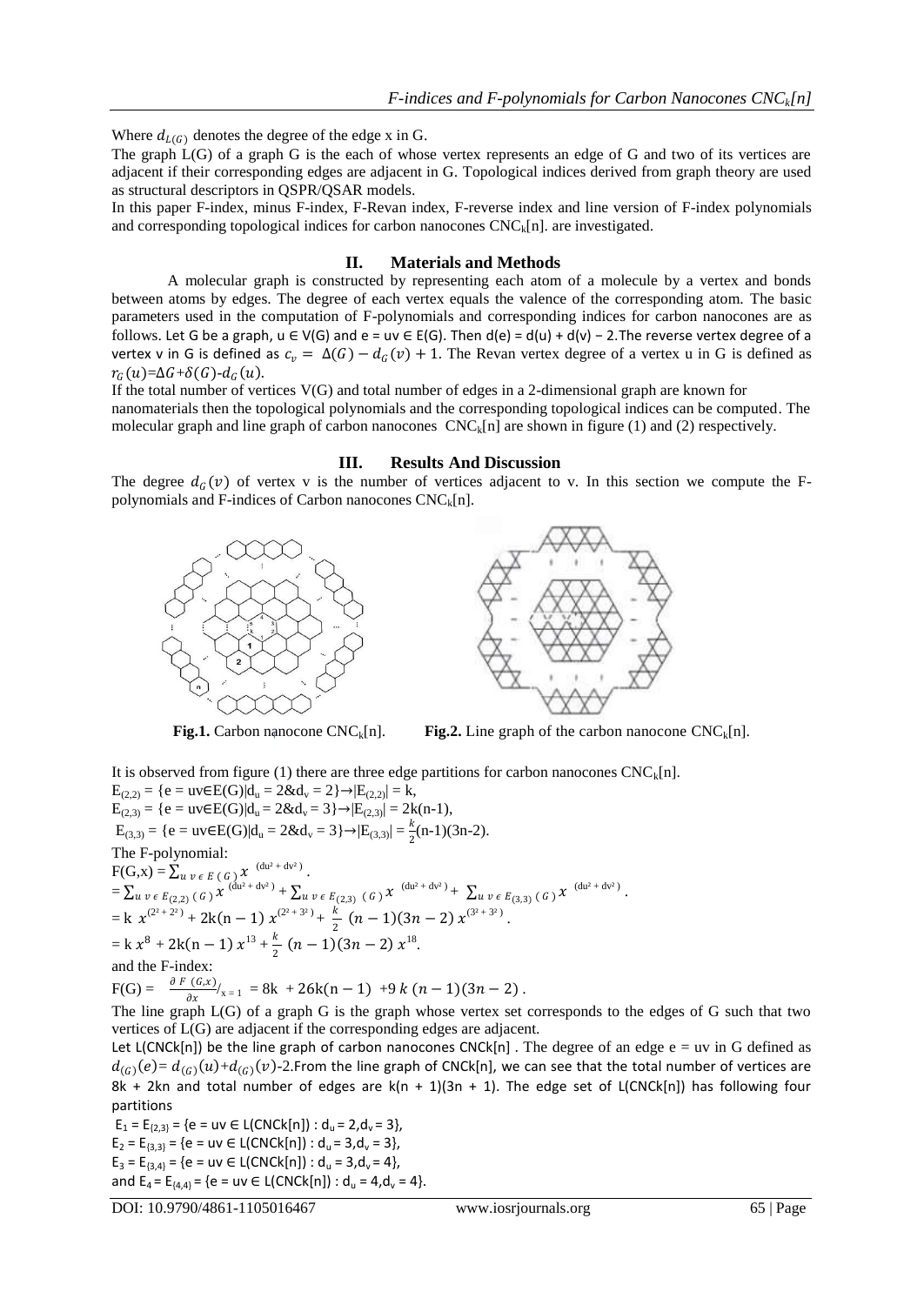Now  $|E_1(L(CNC_k[n)]| = 2k$ ,  $|E_2(L(CNC_k[n)]| = k(2n-1)$ ,  $|E_3(L(CNC_k[n)]| = 2kn$ , and  $|E_4(L(CNC_k[n)]| = 3kn^2$ . The F-index polynomial of line graph of  $CNC_k[n]$  can be computed as:

 $F(L(CNC_k[n],x)) = \sum_{uv \in E(L(CNC_k[n])} x^{(d_{L(G)}(e)^2 + d_{L(G)}(f)^2)}$  $=\sum_{uv\in E_1(CNC_k\,[n])}x^{(2)^2+(3)^2}+\sum_{uv\in E_2(L(CNC_k\,[n])}x^{(3)^2+(3)^2}+\sum_{uv\in E_3(L(CNC_k\,[n])}x^{(3)^2+(4)^2}+$  $\sum_{uv \in E_4} L(L(CNC_k[n]) \chi^{(4)^2 + (4)^2}.$  $=E_1(L(CNC_k[n]) x^{13}+E_2(L(CNC_k[n]) x^{18}+E_3(L(CNC_k[n]) x^{25}+E_4(L(CNC_k[n]) x^{32}$ .  $=2kx^{13}+k(2n-1)x^{18}+2knx^{25}+3kn^2x^{32}.$ and F-index for line graph of  $CNC_k[n]$ :  $F(L(CNC_k[n]) = \frac{\partial F(G,x)}{\partial x}$  $\frac{(6.5)}{\theta x}|_{x=1}$  = 26k+18k(2n-1)+50kn+96kn<sup>2</sup>.

The values of F-index polynomials are computed for carbon nanocones CNCk[n] are given in table number (1).

| <b>TWORE IT INGON</b> por indimate for early indirective criterial. |                                                                                   |  |  |
|---------------------------------------------------------------------|-----------------------------------------------------------------------------------|--|--|
| <b>Topological polynomials</b>                                      | F-polynomials for carbon nanocones CNCk[n]                                        |  |  |
| F-index polynomial $F(G,x)$                                         | $k x^8 + 2k(n-1) x^{13} + \frac{k}{2} (n-1)(3n-2) x^{18}$                         |  |  |
| minus F-index polynomial $M_iF(G,x)$                                | $k+\frac{k}{2}(n-1)(3n-2)+2k(n-1)x^5$                                             |  |  |
| F-Revan index polynomial $FR(G, x)$                                 | $\frac{k}{6}$ (n-1)(3n-2)x <sup>8</sup> +Kx <sup>18</sup> +2k(n-1)x <sup>13</sup> |  |  |
| F-reverse index polynomial $FC(G,x)$                                | $\frac{k}{2}$ (n-1)(3n-2)x <sup>2</sup> +2k(n-1)x <sup>5</sup> + kx <sup>8</sup>  |  |  |
| F-index polynomial line graph $F(L(CNC_k[n])$                       | $2kx^{13}+k(2n-1)x^{18}+2knx^{25}+3kn^2x^{32}$                                    |  |  |

| Table 1. F-index polynomials for carbon nanocones CNCk[n]. |  |  |
|------------------------------------------------------------|--|--|
|                                                            |  |  |

# **IV. Conclusion**

The degree based topological indices are important in the study of topological indices of molecular topology. The F-polynomials and corresponding topological indices are studied for carbon nanocones CNCk[n]. Topological indices derived from graph theory are used as structural descriptors in QSPR/QSAR models.

#### **References**

- [1]. W.Gao and M.R.Farahani, (2016).Computing the reverse eccentric connectivity Index for certain family of nanocone and fullerene structures, Hindawi Publishing Corporation Journal of Nanotechnology Vol.(2016), Article ID 3129561,1-6.
- [2]. M.R.Farahani,(2013). Zagreb indices and Zagreb polynomials of polycyclic aromatic hydrocarbons, Journal of Chemica Acta 2 (2013), 70-72.
- [3]. M. R. Farahani, M. F. Nadeem, S. Zafar, Z. Zahid,and M. N. Husin, (2017). Study of the topological indices of the line graphs of H-pantacenic nanotubes,New Front.Chem. Volume 26, Number 1, 31-38.
- [4]. N.Suilemani,S.B.Bahnamiri,and M.J.Nikmehar,(2017).Study of dendrimers by topological indices ,ACTA CHEMICA IASA,25\_2,145-162.
- [5]. W.Gao,M.K.Siddiqui,M.Imran,M.K.Jamil,and M.R.Farahani,(2016).Forgotten topological index of chemical structure in drugs, Saudi Pharmaceutical Journal, 24,258-264.
- [6]. K.Pattabiraman,(2016). F-indices and its coindices of chemical graphs, Advanced Math. Models and Applications, Vol.1, N.1,28- 35.
- [7]. N.K.Raut,(2018).Harmonic polynomial and Harmonic index of molecular graph, Int. Journal of Engineering Science and Mathematics,Vol.7,Issue 9,September,1-6.
- [8]. N.K.Raut,(2016).The Zagreb group indices and polynomials, International Journal of Modern Engineering Research, Vol.6, Issue 10, 84-87.
- [9]. N.K.Raut,(2018).F-polynomial and fourth Zagreb polynomial of a molecular graph, International Journal of Science and Research,Vol.7,Issue 4,April,615-616.
- [10]. M.R.R.Kanna and R.Jagdeesh,(2918).International Journal of Mathematics and Applications,6(1-B),271-279.
- [11]. R.Amin and Sk.Md.Abu Nayeem,(2018).On the F-index and F-coindex of the line graphs of the subdivision graphs,Malaya Journal of Mathematic,Vol.6,No.2,362-368.
- [12]. W.Gao,M. K.Siddiqui ,M.Imran ,M.K.Jamil and M.R.Farahani (2016). Forgotten topological index of chemical structure in drugs, Saudi Pharmaceutical Journal, 24, 258-264.
- [13]. K.Kiruthika, Zagreb indices and Zagreb coindices of some graph operations, International Journal of Advanced Research in Engineering and Technology, Volume 7, Issue 3, May-June 2016,25-41.
- [14]. A.Khaksari and M.Ghorbani,(2017).On the forgotten topological index, Iranian J.Math.Chem. 8(3) September, 327-338.
- [15]. H.Aram and N.Dehgardi, (2017). Reformulated F-index of graph operations, Communications in Combinatorics and Optimization,Vol.2, No.2,87-98.
- [16]. W.Nazeer,A.Farooq,M.Younus,M.Munir,and S.M.Kang,(2018).On molecular descriptors of carbon nanocones,Biomolecules,MDPI,8,92,1-11.
- [17]. S.Noreen,A.Mahmood,(2016).Zagreb polynomials and Redefined Zagreb indices for the line graph of carbon nanocones, Open Journal of Math.Anal.Vol.(2),Issue 1,67-76.
- [18]. K. Pattabiraman ,(2017).Sanskruti Index of Bridge Graph and some nanocones, Journal of Mathematical Nanoscienese,7 (2), 85– 95.
- [19]. N.De,Sk.Md.A.Nayeem and A.Pal,(2016). The F-coindex of some graph operations, Springer Plus, 5: 221, 1-13.
- [20]. G.Liu,Li Yan and W.Gao,(2018).Multiplicative Revan indices of rhombus silicate network and rhombus oxide network, Scholoars Journal of Engineering and Technology, Nov, 6(11):369-374.
- [21]. B.Basavanagond,P.Jakkannavar,(2019).Kulli-Basava indices of graphs, International Journal of Applied Engineering Research,Vol.14,No.1,325-342.